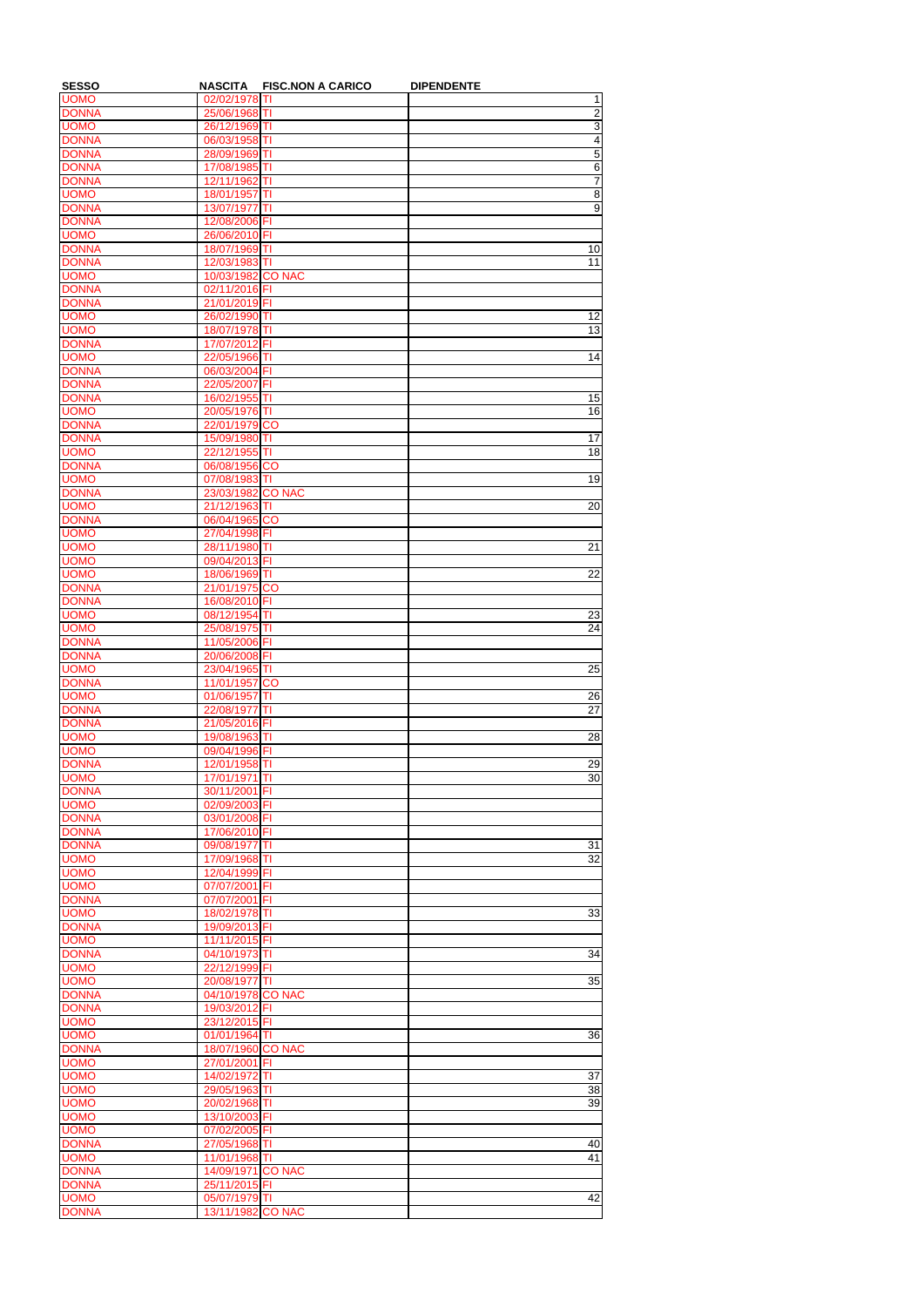| <b>DONNA</b><br><b>DONNA</b> |                                    |    |                 |
|------------------------------|------------------------------------|----|-----------------|
|                              | 18/04/1974 TI                      |    | 43              |
|                              | 19/11/1991 TI                      |    | 44              |
| <b>DONNA</b>                 | 22/07/1970 TI                      |    | 45              |
|                              |                                    |    |                 |
| <b>UOMO</b>                  | 17/06/1970 CO NAC                  |    |                 |
| <b>DONNA</b>                 | 27/08/2003 FI                      |    |                 |
| <b>DONNA</b>                 | 30/11/2007 FI                      |    |                 |
| <b>UOMO</b>                  | 25/12/1965 TI                      |    | 46              |
|                              |                                    |    |                 |
| <b>DONNA</b>                 | 09/10/1997 FI NAC                  |    |                 |
| <b>DONNA</b>                 | 24/08/2000 FI                      |    |                 |
| <b>DONNA</b>                 | 12/09/1956 TI                      |    | 47              |
| <b>DONNA</b>                 | 11/08/1986 FI                      |    |                 |
|                              |                                    |    |                 |
| <b>UOMO</b>                  | 19/06/1980 TI                      |    | 48              |
| <b>UOMO</b>                  | 21/01/2014 FI                      |    |                 |
| <b>DONNA</b>                 | 10/12/2015 FI                      |    |                 |
|                              |                                    |    |                 |
| <b>UOMO</b>                  | 06/01/1978 TI                      |    | 49              |
| <b>DONNA</b>                 | 05/01/1983 CO                      |    |                 |
| <b>DONNA</b>                 | 23/01/2013 FI                      |    |                 |
| <b>UOMO</b>                  | 14/06/2016 FI                      |    |                 |
|                              |                                    |    |                 |
| <b>DONNA</b>                 | 31/10/1954 TI                      |    | 50              |
| <b>DONNA</b>                 | 07/01/1955 TI                      |    | 51              |
| <b>UOMO</b>                  | 01/11/1984 FI NAC                  |    |                 |
|                              |                                    |    |                 |
| <b>UOMO</b>                  | 09/11/1987 FI NAC                  |    |                 |
| <b>DONNA</b>                 | 16/02/1968 TI                      |    | 52              |
| <b>UOMO</b>                  | 15/05/1960 CO NAC                  |    |                 |
| <b>DONNA</b>                 | 12/03/2008 FI                      |    |                 |
|                              |                                    |    |                 |
| <b>DONNA</b>                 | 07/06/1957 TI                      |    | 53              |
| <b>DONNA</b>                 | 26/08/1991 TI                      |    | 54              |
| <b>UOMO</b>                  | 09/08/1957 TI                      |    | 55              |
| <b>UOMO</b>                  | 25/01/1995 FI                      |    |                 |
|                              |                                    |    |                 |
| <b>DONNA</b>                 | 06/08/1965 TI                      |    | $\overline{56}$ |
| <b>UOMO</b>                  | 07/05/1962 CO NAC                  |    |                 |
| <b>DONNA</b>                 | 19/12/1959 TI                      |    | 57              |
| <b>DONNA</b>                 | 04/03/1966 TI                      |    | $\overline{58}$ |
|                              |                                    |    |                 |
| <b>DONNA</b>                 | 17/02/1959 TI                      |    | 59              |
| <b>UOMO</b>                  | 25/01/1989 FI                      |    |                 |
| <b>DONNA</b>                 | 05/10/1957 TI                      |    | 60              |
|                              |                                    |    |                 |
| <b>UOMO</b>                  | 12/10/1984 FI NAC                  |    |                 |
| <b>DONNA</b>                 | 05/12/1961 TI                      |    | 61              |
| <b>DUOMO</b>                 | 23/01/1955 CO NAC                  |    |                 |
| <b>DONNA</b>                 |                                    |    |                 |
|                              | 30/07/2001 FI                      |    |                 |
| <b>DONNA</b>                 | 18/09/1971 TI                      |    | 62              |
| <b>UOMO</b>                  | 08/11/2000 FI                      |    |                 |
| <b>UOMO</b>                  | 25/05/2006 FI                      |    |                 |
|                              |                                    |    |                 |
| <b>DONNA</b>                 | 08/05/1990 TI                      |    | 63              |
| <b>DONNA</b>                 | 26/05/1968 TI                      |    | 64              |
| <b>DONNA</b>                 | 02/07/2015 FI                      |    |                 |
| <b>UOMO</b>                  | 11/04/1961 TI                      |    | 65              |
|                              |                                    |    |                 |
| <b>DONNA</b>                 | 27/11/1995 FI                      |    |                 |
| <b>UOMO</b>                  | 18/09/1955 TI                      |    | 66              |
| <b>DONNA</b>                 | 08/11/1959 CO                      |    |                 |
|                              | 08/10/1988 FI NAC                  |    |                 |
|                              |                                    |    |                 |
| <b>UOMO</b>                  |                                    |    |                 |
| <b>UOMO</b>                  | 08/05/1986 FI NAC                  |    |                 |
|                              |                                    |    |                 |
| <b>UOMO</b>                  | 15/03/1977 TI                      |    | 67              |
| <b>DONNA</b>                 | 05/08/2015 FI                      |    |                 |
| <b>UOMO</b>                  | 30/07/2018 FI                      |    |                 |
| <b>UOMO</b>                  | 01/09/1975 TI                      |    | 68              |
| <b>DONNA</b>                 | 04/03/2006 FI                      |    |                 |
|                              |                                    |    |                 |
| <b>UOMO</b>                  | 20/12/1957 TI                      |    | 69              |
| <b>DONNA</b>                 | 17/07/1959 CO                      |    |                 |
| <b>DONNA</b>                 | 10/05/1960 TI                      |    | 70              |
| <b>UOMO</b>                  | 06/11/1968 TI                      |    | $\overline{71}$ |
|                              |                                    |    |                 |
| <b>DONNA</b>                 | 25/07/1968 CO NAC                  |    |                 |
| <b>DONNA</b>                 | 04/10/2000 FI                      |    |                 |
| <b>UOMO</b>                  | 12/11/2008 FI                      |    |                 |
| <b>DONNA</b>                 |                                    |    |                 |
|                              | 23/02/1991 TI                      |    | 72              |
| <b>UOMO</b>                  | 07/11/1967                         | TI | $\overline{73}$ |
| <b>UOMO</b>                  | 12/02/2006 FI                      |    |                 |
| <b>DONNA</b>                 | 21/12/2007 FI                      |    |                 |
|                              |                                    |    |                 |
| <b>UOMO</b>                  | 01/08/1962 TI                      |    | 74              |
| <b>DONNA</b>                 | 14/05/1964 CO NAC                  |    |                 |
| <b>UOMO</b>                  | 03/08/2002 FI                      |    |                 |
| <b>UOMO</b>                  | 17/02/2004 FI                      |    |                 |
|                              |                                    |    |                 |
| <b>DONNA</b>                 | 29/11/1974 TI                      |    | 75              |
| <b>DONNA</b>                 | 26/07/2001 FI                      |    |                 |
| <b>UOMO</b>                  | 14/10/2004 FI                      |    |                 |
| <b>DONNA</b>                 | 20/01/1964 TI                      |    | 76              |
|                              |                                    |    |                 |
| <b>UOMO</b>                  | 14/04/1949 CO                      |    |                 |
| <b>DONNA</b>                 | 02/05/1995 FI                      |    |                 |
| <b>DONNA</b>                 | 21/05/1966 TI                      |    | 77              |
| <b>DONNA</b>                 | 09/05/1997 FI                      |    |                 |
|                              |                                    |    |                 |
| <b>UOMO</b>                  | 02/09/1984 TI                      |    | 78              |
| <b>UOMO</b>                  | 25/09/1956 TI                      |    | 79              |
| <b>DONNA</b><br><b>DONNA</b> | 19/10/1968 CO<br>11/09/1992 FI NAC |    |                 |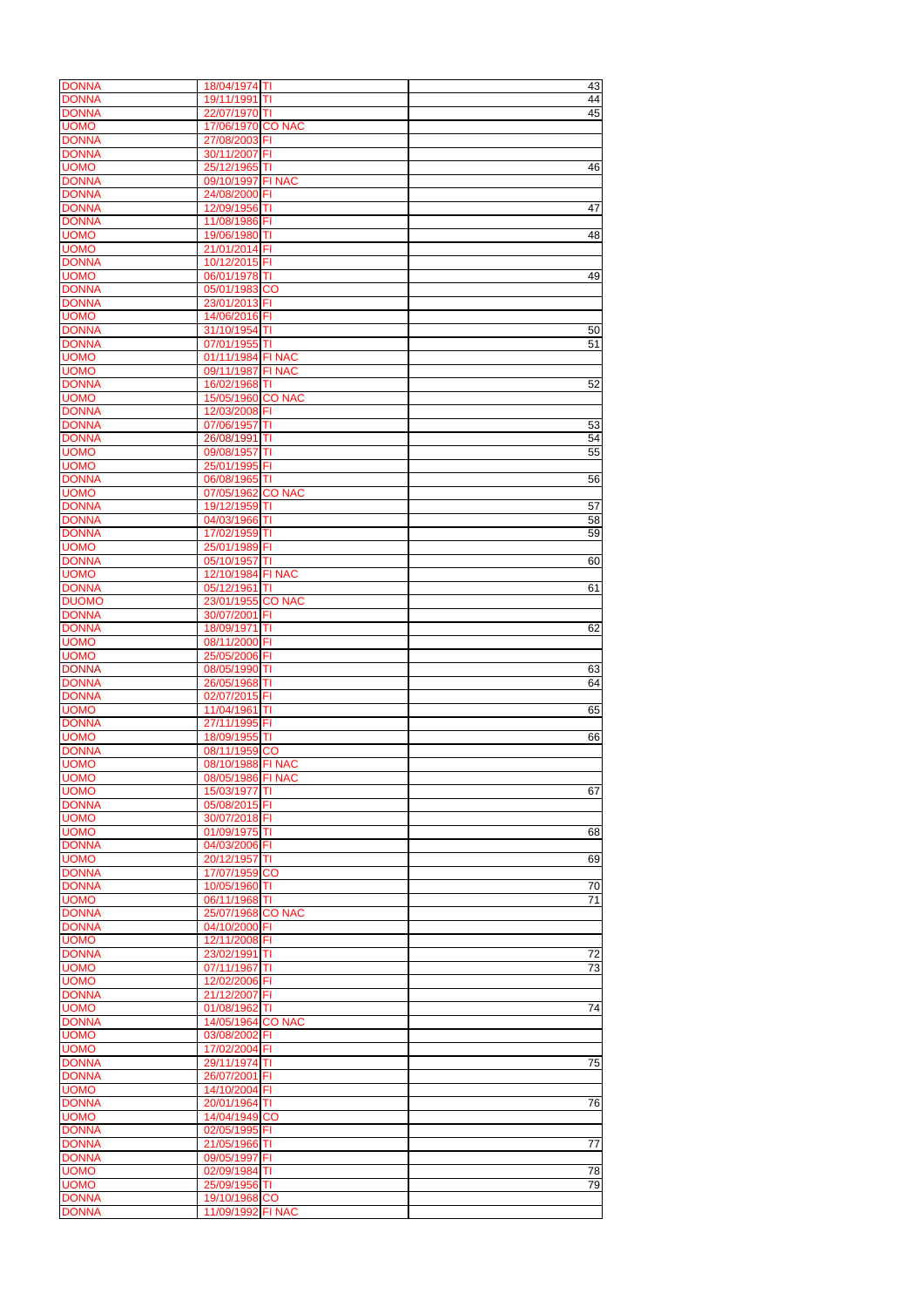| <b>UOMO</b>                 | 29/09/1996 FI NAC              |     |
|-----------------------------|--------------------------------|-----|
| <b>UOMO</b>                 | 01/02/1968 TI                  | 80  |
| <b>UOMO</b>                 | 22/07/2004 FI                  |     |
| <b>DONNA</b>                | 22/07/2004 FI                  |     |
| <b>DONNA</b>                | 13/07/1984 TI                  | 81  |
| <b>DONNA</b>                | 01/03/1974 TI                  | 82  |
|                             |                                |     |
| <b>UOMO</b>                 | 27/11/2007 FI                  |     |
| <b>UOMO</b>                 | 26/08/2012 FI                  |     |
| <b>DONNA</b>                | 18/05/1974 TI                  | 83  |
| <b>UOMO</b>                 | 17/04/2011 FI                  |     |
| <b>UOMO</b>                 | 16/01/2013 FI                  |     |
|                             |                                |     |
| <b>DONNA</b>                | 26/03/1992 TI                  | 84  |
| <b>DONNA</b>                | 31/08/1959 TI                  | 85  |
| <b>UOMO</b>                 | 05/02/1967 TI                  | 86  |
| <b>UOMO</b>                 | 10/11/2003 FI                  |     |
| <b>DONNA</b>                | 13/06/1958 TI                  | 87  |
|                             |                                |     |
| <b>UOMO</b>                 | 11/07/1989 FI                  |     |
| <b>UOMO</b>                 | 26/03/1962 TI                  | 88  |
| <b>DONNA</b>                | 26/04/1963 CO                  |     |
| <b>DONNA</b>                | 30/12/1995 FI                  |     |
|                             |                                |     |
| <b>DONNA</b>                | 21/12/1955 TI                  | 89  |
| <b>UOMO</b>                 | 07/01/1963 CO NAC              |     |
| <b>UOMO</b>                 | 18/06/1993 FI                  |     |
| <b>DONNA</b>                | 18/07/1967 TI                  | 90  |
|                             |                                |     |
| <b>DONNA</b>                | 05/05/1998 FI                  |     |
| <b>DONNA</b>                | 02/12/1970 TI                  | 91  |
| <b>UOMO</b>                 | 31/10/1965 CO NAC              |     |
| <b>DONNA</b>                | 03/12/2009 FI                  |     |
|                             |                                |     |
| <b>UOMO</b>                 | 01/04/2011 FI                  |     |
| <b>DONNA</b>                | 01/11/1972 TI                  | 92  |
| <b>UOMO</b>                 | 27/08/2012 FI                  |     |
| <b>UOMO</b>                 | 26/01/2010 FI                  |     |
|                             |                                |     |
| <b>DONNA</b>                | 31/10/1958 TI                  | 93  |
| <b>UOMO</b>                 | 04/12/1957 CO NAC              |     |
| <b>UOMO</b>                 | 09/08/1962 TI                  | 94  |
| <b>UOMO</b>                 | 07/04/1990 FI                  |     |
|                             |                                |     |
| <b>DONNA</b>                | 29/12/1993 FI                  |     |
| <b>DONNA</b>                | 22/04/1966 TI                  | 95  |
| <b>DONNA</b>                | 14/02/1959 TI                  | 96  |
| <b>DONNA</b>                | 26/05/1989 FI                  |     |
|                             |                                |     |
| <b>UOMO</b>                 | 09/03/1964 TI                  | 97  |
| <b>DONNA</b>                | 10/08/1969 CO NAC              |     |
|                             | 30/07/2000 FI                  |     |
|                             |                                |     |
| <b>UOMO</b>                 |                                |     |
| <b>DONNA</b>                | 03/09/2011 FI                  |     |
| <b>DONNA</b>                | 29/11/1970 TI                  | 98  |
| <b>DONNA</b>                | 18/04/1970 TI                  | 99  |
|                             |                                |     |
| <b>DONNA</b>                | 30/07/1957 TI                  | 100 |
| <b>DONNA</b>                | 23/06/1988 FI                  |     |
| <b>UOMO</b>                 | 20/09/1993 FI                  |     |
| <b>UOMO</b>                 | 11/05/1962 TI                  | 101 |
|                             |                                |     |
| <b>UOMO</b>                 | 19/01/1996 FI                  |     |
| <b>UOMO</b>                 | 07/03/2001 FI                  |     |
| <b>DONNA</b>                | 03/01/1964 TI                  | 102 |
| <b>DONNA</b>                | 13/02/1959 TI                  | 103 |
| <b>DONNA</b>                | 27/06/1966 TI                  | 104 |
|                             |                                |     |
| <b>UOMO</b>                 | 03/09/1962 CO NAC              |     |
| <b>UOMO</b>                 | 11/09/1960 TI                  | 105 |
| <b>DONNA</b>                | 16/06/1995 FI                  |     |
| <b>UOMO</b>                 | 30/03/1983 TI                  | 106 |
| <b>UOMO</b>                 |                                |     |
|                             | 20/06/2018 FI                  |     |
| <b>DONNA</b>                | 10/10/1977 TI                  | 107 |
| <b>UOMO</b>                 | 18/09/2005 FI                  |     |
| <b>UOMO</b>                 | 04/12/1973 TI                  | 108 |
| <b>DONNA</b>                | 11/08/1967 CO                  |     |
|                             |                                |     |
| <b>DONNA</b>                | 12/01/2011 FI                  |     |
| <b>UOMO</b>                 | 12/08/1980 TI                  | 109 |
| <b>DONNA</b>                | 24/10/1983 CO NAC              |     |
| <b>DONNA</b>                | 19/12/2019 FI                  |     |
| <b>DONNA</b>                | 13/11/1957 TI                  | 110 |
|                             |                                |     |
| <b>UOMO</b>                 | 16/10/1956 CO NAC              |     |
| <b>DONNA</b>                | 14/12/1987 FI                  |     |
| <b>UOMO</b>                 | 23/04/1992 FI                  |     |
| <b>DONNA</b>                | 29/06/1970 TI                  | 111 |
|                             |                                |     |
| <b>UOMO</b>                 | 08/08/1967 CO NAC              |     |
| <b>DONNA</b>                | 25/03/2005 FI                  |     |
| <b>DONNA</b>                | 15/02/1964 TI                  | 112 |
| <b>UOMO</b>                 | 03/10/1956 TI                  | 113 |
|                             |                                |     |
| <b>DONNA</b>                | 31/03/1962 CO NAC              |     |
| <b>UOMO</b>                 | 13/11/1982 TI                  | 114 |
| <b>UOMO</b>                 | 24/05/1963 TI                  | 115 |
| <b>UOMO</b>                 | 04/06/1964 TI                  | 116 |
|                             |                                |     |
| <b>UOMO</b>                 | 09/08/1970 TI                  | 117 |
| <b>UOMO</b><br><b>DONNA</b> | 22/05/1970 TI<br>21/02/2004 FI | 118 |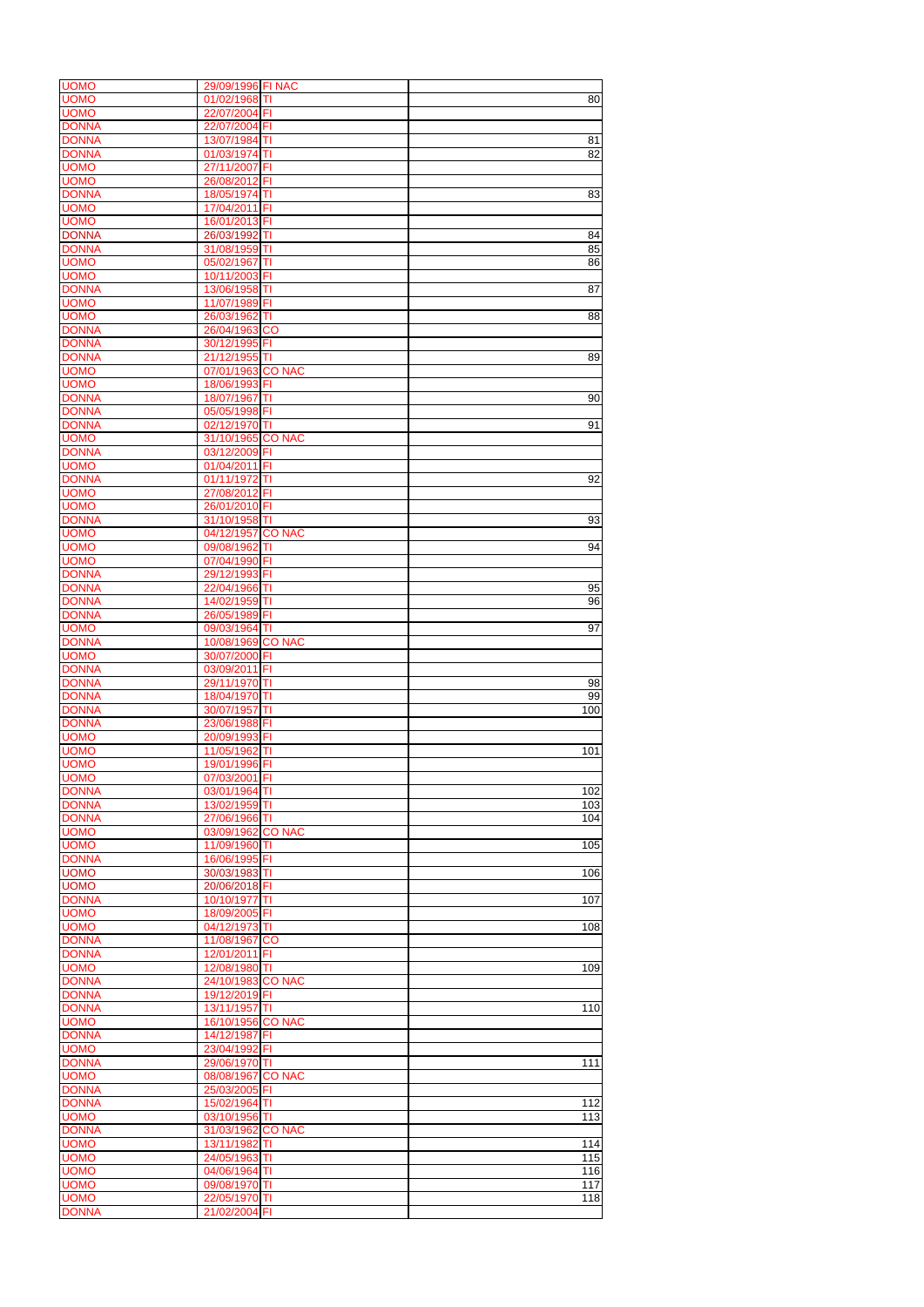| <b>DONNA</b>                                 | 01/07/2006 FI                  |               |                  |
|----------------------------------------------|--------------------------------|---------------|------------------|
| <b>DONNA</b>                                 | 09/08/1986 TI                  |               | 119              |
| <b>DONNA</b>                                 | 24/01/2018 FI                  |               |                  |
|                                              |                                |               |                  |
| <b>UOMO</b>                                  | 31/05/1992 TI                  |               | 120              |
| <b>DONNA</b>                                 | 05/08/1966 TI                  |               | 121              |
| <b>DONNA</b>                                 | 25/05/1960 TI                  |               | 122              |
|                                              |                                |               |                  |
| <b>UOMO</b>                                  | 23/03/1966 TI                  |               | 123              |
| <b>UOMO</b>                                  | 04/07/2000 FI                  |               |                  |
| <b>UOMO</b>                                  | 04/12/2002 FI                  |               |                  |
|                                              |                                |               |                  |
| <b>UOMO</b>                                  | 19/09/1957 TI                  |               | 124              |
| <b>DONNA</b>                                 | 26/05/1958 CO NAC              |               |                  |
| <b>UOMO</b>                                  | 04/04/1985 FI NAC              |               |                  |
|                                              |                                |               |                  |
| <b>UOMO</b>                                  | 25/03/1991 FI                  |               |                  |
| <b>UOMO</b>                                  | 17/05/1992 FI NAC              |               |                  |
| <b>UOMO</b>                                  | 09/03/1977 TI                  |               | 125              |
|                                              |                                |               |                  |
| <b>DONNA</b>                                 | 02/09/2009 FI                  |               |                  |
| <b>UOMO</b>                                  | 28/12/2011 FI                  |               |                  |
|                                              |                                |               |                  |
| <b>UOMO</b>                                  | 02/07/2014 FI                  |               |                  |
| <b>UOMO</b>                                  | 19/10/2016 FI                  |               |                  |
| <b>UOMO</b>                                  | 29/04/1966 TI                  |               | 126              |
|                                              |                                |               |                  |
| <b>DONNA</b>                                 | 21/05/2011                     | FI            |                  |
| <b>UOMO</b>                                  | 31/05/1974 TI                  |               | 127              |
| <b>DONNA</b>                                 | 29/04/2003 FI                  |               |                  |
|                                              |                                |               |                  |
| <b>UOMO</b>                                  | 29/01/2008 FI                  |               |                  |
| <b>DONNA</b>                                 | 23/04/1991 TI                  |               | 128              |
| <b>DONNA</b>                                 | 27/10/1969 TI                  |               | 129              |
|                                              |                                |               |                  |
| <b>DONNA</b>                                 | 15/07/2006 FI                  |               |                  |
| <b>DONNA</b>                                 | 31/05/2008 FI                  |               |                  |
| <b>UOMO</b>                                  | 30/06/1957                     | TI            | 130              |
|                                              |                                |               |                  |
| <b>DONNA</b>                                 | 06/07/1959 TI                  |               | 131              |
| <b>UOMO</b>                                  | 23/09/1953 CO                  |               |                  |
| <b>UOMO</b>                                  | 27/06/1988 FI                  |               |                  |
|                                              |                                |               |                  |
| <b>UOMO</b>                                  | 27/06/1988 FI                  |               |                  |
| <b>UOMO</b>                                  | 14/08/1966 TI                  |               | 132              |
| <b>DONNA</b>                                 | 31/05/1974 CO NAC              |               |                  |
|                                              |                                |               |                  |
| <b>UOMO</b>                                  | 05/05/1998 FI                  |               |                  |
| <b>UOMO</b>                                  | 27/03/2009 FI                  |               |                  |
| <b>UOMO</b>                                  | 01/05/1967                     |               |                  |
|                                              |                                | ΙTΙ           | 133              |
| <b>DONNA</b>                                 | 31/10/1988 TI                  |               | 134              |
| <b>DONNA</b>                                 | 27/01/1984 TI                  |               | 135              |
|                                              |                                |               |                  |
| <b>UOMO</b>                                  | 31/07/1969 TI                  |               | 136              |
| <b>UOMO</b>                                  | 06/06/1966 TI                  |               | 137              |
| <b>DONNA</b>                                 | 02/06/1972 TI                  |               | 138              |
|                                              |                                |               |                  |
| <b>UOMO</b>                                  | 09/04/2012 FI                  |               |                  |
| <b>DONNA</b>                                 | 11/09/1974 TI                  |               | 139              |
| <b>DONNA</b>                                 | 18/10/1955 TI                  |               | 140              |
|                                              |                                |               |                  |
| <b>UOMO</b>                                  | 13/03/1990 FI                  |               |                  |
| <b>DONNA</b>                                 | 17/06/1976 TI                  |               | 141              |
| <b>UOMO</b>                                  | 13/04/1966 TI                  |               | 142              |
|                                              |                                |               |                  |
| <b>UOMO</b>                                  | 23/11/1999 FI                  |               |                  |
| <b>DONNA</b>                                 | 03/02/1974 TI                  |               | 143              |
| <b>DONNA</b>                                 | 31/07/2006 FI                  |               |                  |
|                                              |                                |               |                  |
| <b>UOMO</b>                                  | 04/11/2009 FI                  |               |                  |
| <b>UOMO</b>                                  | 25/06/1969 TI                  |               | 144              |
| <b>UOMO</b>                                  | 15/04/1998 FI                  |               |                  |
|                                              |                                |               |                  |
| <b>UOMO</b>                                  | 24/01/2004 FI                  |               |                  |
| <b>DONNA</b>                                 | 02/07/1991 TI                  |               | $\overline{145}$ |
| <b>DONNA</b>                                 | 06/03/1972                     | ΙTΙ           | 146              |
| <b>UOMO</b>                                  | 08/08/1972 TI                  |               | 147              |
|                                              |                                |               |                  |
| <b>DONNA</b>                                 | 15/05/1970 CO NAC              |               |                  |
| <b>DONNA</b>                                 | 07/10/1975 TI                  |               | 148              |
| <b>UOMO</b>                                  | 25/07/1975 CO NAC              |               |                  |
|                                              |                                |               |                  |
| <b>DONNA</b>                                 | 05/10/2011 FI                  |               |                  |
| <b>UOMO</b>                                  | 26/05/2014 FI                  |               |                  |
| <b>UOMO</b>                                  | 20/04/1956 TI                  |               | 149              |
|                                              |                                |               |                  |
| <b>DONNA</b>                                 | 09/02/1957                     | <b>CO NAC</b> |                  |
| <b>DONNA</b>                                 | 13/06/1991                     | FI            |                  |
| <b>DONNA</b>                                 | 15/02/1977                     | TI            | 150              |
|                                              |                                |               |                  |
| <b>DONNA</b>                                 | 11/02/1956 TI                  |               | 151              |
| <b>DONNA</b>                                 | 04/08/1972 TI                  |               | 152              |
| <b>UOMO</b>                                  | 21/11/1969 CO NAC              |               |                  |
|                                              |                                |               |                  |
| <b>UOMO</b>                                  | 03/03/1999 FI                  |               |                  |
| <b>DONNA</b>                                 | 26/01/2001 FI                  |               |                  |
| <b>DONNA</b>                                 | 07/01/1965 TI                  |               | 153              |
|                                              |                                |               |                  |
| <b>DONNA</b>                                 | 26/11/1991 FI                  |               |                  |
| <b>UOMO</b>                                  | 26/07/1996 FI                  |               |                  |
|                                              |                                |               | 154              |
|                                              |                                |               |                  |
|                                              | 06/12/1972 TI                  |               |                  |
| <b>UOMO</b><br><b>DONNA</b>                  | 08/11/1969 TI                  |               |                  |
|                                              |                                |               |                  |
| <b>DONNA</b>                                 | 21/03/1992 TI                  |               | 155<br>156       |
|                                              | 29/12/2015 FI                  |               |                  |
|                                              | 13/03/1964 TI                  |               | 157              |
|                                              |                                |               |                  |
| <b>DONNA</b><br><b>DONNA</b><br><b>DONNA</b> | 12/02/1971 TI                  |               | 158              |
| <b>DONNA</b><br><b>UOMO</b>                  | 26/05/1965 TI<br>03/08/1955 CO |               | 159              |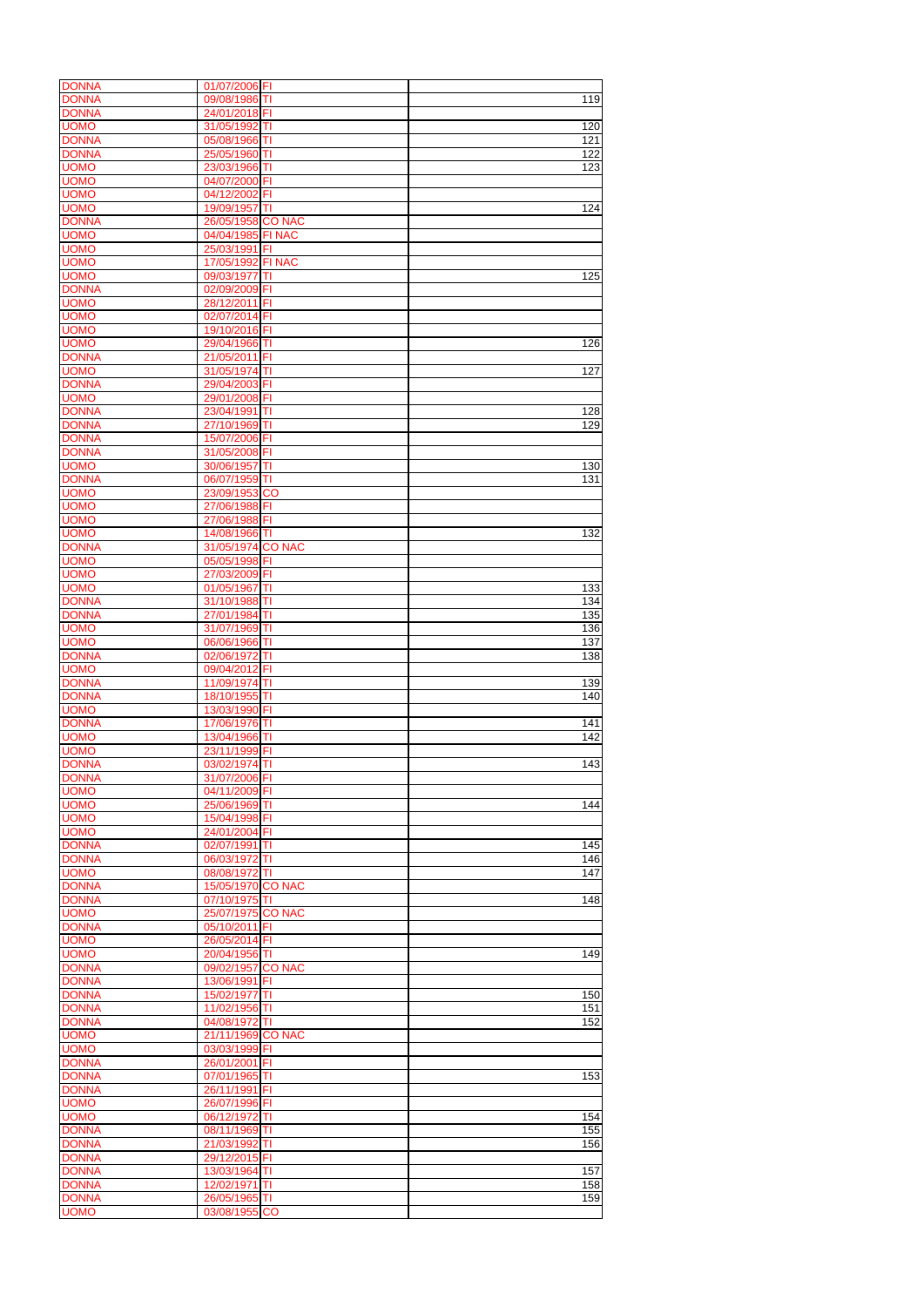| <b>DONNA</b> | 02/08/2005 FI     |               |                  |
|--------------|-------------------|---------------|------------------|
| <b>UOMO</b>  | 03/05/2007        | FI            |                  |
| <b>DONNA</b> | 31/10/1983 TI     |               | 160              |
| <b>DONNA</b> | 10/09/1966 TI     |               | 161              |
|              |                   |               |                  |
| <b>UOMO</b>  | 01/06/1994        | FI            |                  |
| <b>DONNA</b> | 15/12/1997        | FI            |                  |
| <b>UOMO</b>  | 27/11/1960        | TI            | 162              |
|              |                   |               |                  |
| <b>UOMO</b>  | 21/03/1991        | F1            |                  |
| <b>UOMO</b>  | 13/03/1967        | TI            | 163              |
| <b>UOMO</b>  | 19/09/2002        | F             |                  |
| <b>UOMO</b>  | 22/07/1964 TI     |               | 164              |
|              |                   |               |                  |
| <b>UOMO</b>  | 30/07/2008 FI     |               |                  |
| <b>UOMO</b>  | 18/10/1988 TI     |               | 165              |
| <b>DONNA</b> | 11/01/1972        | lΤI           | 166              |
|              |                   |               |                  |
| <b>UOMO</b>  | 10/06/2005 FI     |               |                  |
| <b>DONNA</b> | 22/10/1962        | Π             | 167              |
| <b>UOMO</b>  | 11/08/1961        | <b>CO NAC</b> |                  |
| <b>DONNA</b> | 19/10/1967        | TI            | 168              |
|              |                   |               |                  |
| <b>UOMO</b>  | 04/04/1969        | ΙTΙ           | 169              |
| <b>UOMO</b>  | 05/03/2001        | FI            |                  |
| <b>UOMO</b>  | 16/04/2005 FI     |               |                  |
|              |                   |               |                  |
| <b>UOMO</b>  | 01/09/1955 TI     |               | 170              |
| <b>DONNA</b> | 20/11/1958 CO NAC |               |                  |
| <b>UOMO</b>  | 17/09/1991        | I FI          |                  |
| <b>DONNA</b> | 02/09/1993 FI     |               |                  |
|              |                   |               |                  |
| <b>DONNA</b> | 25/08/1973 TI     |               | 171              |
| <b>DONNA</b> | 11/05/1978 TI     |               | 172              |
| <b>UOMO</b>  | 23/08/1975 CO NAC |               |                  |
|              |                   |               |                  |
| <b>UOMO</b>  | 25/01/2011        | F             |                  |
| <b>UOMO</b>  | 03/04/1960 TI     |               | 173              |
| <b>DONNA</b> | 01/05/1964 CO     |               |                  |
| <b>UOMO</b>  | 02/05/1996 FI     |               |                  |
|              |                   |               |                  |
| <b>UOMO</b>  | 08/03/1970        | TI            | 174              |
| <b>DONNA</b> | 28/09/2015 FI     |               |                  |
| <b>UOMO</b>  | 02/03/2018 FI     |               |                  |
|              |                   |               |                  |
| <b>UOMO</b>  | 10/11/1967 TI     |               | 175              |
| <b>DONNA</b> | 14/05/1966 CO NAC |               |                  |
| <b>DONNA</b> | 03/02/1996 FI     |               |                  |
|              |                   |               |                  |
| <b>DONNA</b> | 04/12/2000 FI     |               |                  |
| <b>DONNA</b> | 13/10/1976 TI     |               | 176              |
| <b>DONNA</b> | 20/05/1973 TI     |               | $\overline{177}$ |
|              |                   |               |                  |
| <b>DONNA</b> | 12/02/1962 TI     |               | 178              |
| <b>UOMO</b>  | 29/12/1956 CO     |               |                  |
| <b>DONNA</b> | 09/07/1975 TI     |               | 179              |
|              |                   |               |                  |
| <b>UOMO</b>  | 09/08/1966 CO NAC |               |                  |
| <b>DONNA</b> | 23/04/2010 FI     |               |                  |
| <b>UOMO</b>  | 16/12/2011 FI     |               |                  |
| <b>DONNA</b> | 26/09/1965 TI     |               |                  |
|              |                   |               | 180              |
| <b>DONNA</b> | 21/05/2011        | FI            |                  |
| <b>UOMO</b>  | 03/10/1960 TI     |               | 181              |
| <b>DONNA</b> | 08/01/1968 CO     |               |                  |
|              |                   |               |                  |
| <b>UOMO</b>  | 11/02/1999 FI     |               |                  |
| <b>DONNA</b> | 28/05/1964 TI     |               | 182              |
| <b>DONNA</b> | 13/05/2005 FI     |               |                  |
| <b>DONNA</b> |                   |               |                  |
|              | 08/06/1989        | IΤΙ           | 183              |
| <b>UOMO</b>  | 19/12/1952        | ΙTΙ           | 184              |
| <b>DONNA</b> | 23/01/1971        | ΙTΙ           | 185              |
| <b>UOMO</b>  | 13/08/2006 FI     |               |                  |
|              |                   |               |                  |
| <b>DONNA</b> | 15/03/2012        | ΙFΙ           |                  |
| <b>UOMO</b>  | 20/07/1947 TI     |               | 186              |
| <b>DONNA</b> | 21/03/1949 CO NAC |               |                  |
| <b>DONNA</b> | 24/07/1965 TI     |               | 187              |
|              |                   |               |                  |
| <b>UOMO</b>  | 17/02/1961 CO     |               |                  |
| <b>DONNA</b> | 02/04/1987 FI NAC |               |                  |
| <b>UOMO</b>  | 21/03/1992 FI     |               |                  |
| <b>DONNA</b> | 28/06/1993 FI     |               |                  |
|              |                   |               |                  |
| <b>DONNA</b> | 15/02/2003 FI     |               |                  |
| <b>DONNA</b> | 28/07/1959 TI     |               | 188              |
| <b>DONNA</b> | 11/10/1964        | ΙTΙ           | 189              |
|              |                   |               |                  |
| <b>UOMO</b>  | 09/01/1968 TI     |               | 190              |
| <b>DONNA</b> | 25/11/1956 TI     |               | 191              |
| <b>DONNA</b> | 26/09/1988 FI NAC |               |                  |
| <b>IUOMO</b> |                   |               | 192              |
|              | 29/10/1969 TI     |               |                  |
| <b>UOMO</b>  | 03/11/2010 FI     |               |                  |
| <b>DONNA</b> | 12/08/2014 FI     |               |                  |
| <b>DONNA</b> | 09/01/1962 TI     |               | 193              |
| <b>DONNA</b> |                   |               |                  |
|              | 03/10/1997 FI NAC |               |                  |
| <b>UOMO</b>  | 07/08/1975 TI     |               | 194              |
| <b>DONNA</b> | 16/10/2009 FI     |               |                  |
| <b>DONNA</b> | 29/09/1964 TI     |               | 195              |
|              |                   |               |                  |
| <b>UOMO</b>  | 28/07/1970 CO NAC |               |                  |
| <b>DONNA</b> | 23/12/1991 FI     |               |                  |
| <b>DONNA</b> | 10/07/1993 FI     |               |                  |
|              |                   |               |                  |
| <b>DONNA</b> | 26/07/2005 FI     |               |                  |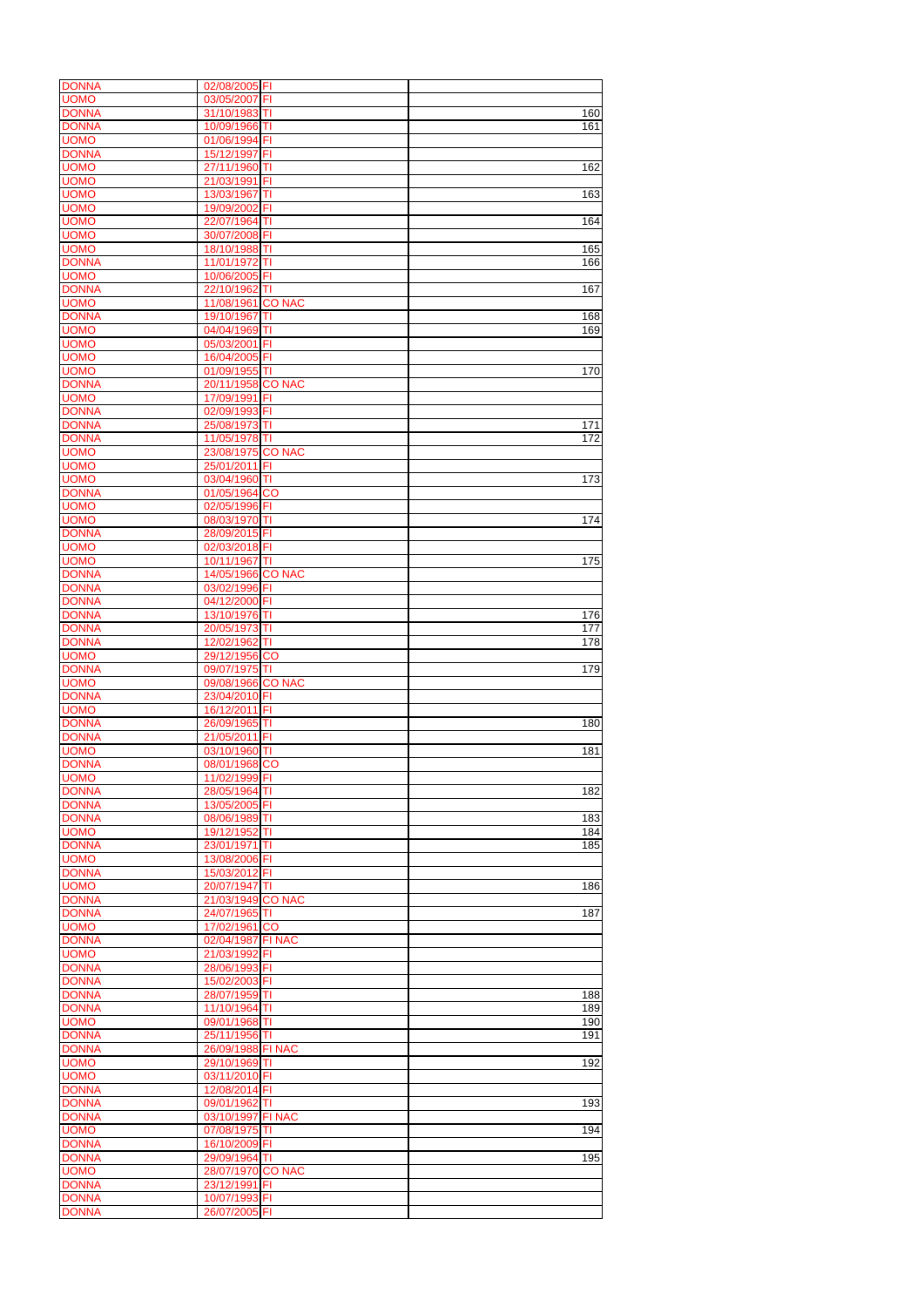| <b>DONNA</b>                 | 20/01/1988 TI                  |               | 196 |
|------------------------------|--------------------------------|---------------|-----|
| <b>DONNA</b>                 | 13/09/1957                     | TI            | 197 |
| <b>UOMO</b>                  | 01/06/1993 FI                  |               |     |
|                              |                                |               |     |
| <b>UOMO</b>                  | 04/05/1977                     | TI            | 198 |
| <b>UOMO</b>                  | 06/04/2011 FI                  |               |     |
| <b>UOMO</b>                  | 29/12/2016 FI                  |               |     |
| <b>UOMO</b>                  | 07/01/1974 TI                  |               |     |
|                              |                                |               | 199 |
| <b>DONNA</b>                 | 08/11/1978 CO                  |               |     |
| <b>DONNA</b>                 | 15/05/2004 FI                  |               |     |
| <b>DONNA</b>                 |                                |               |     |
|                              | 12/07/2006 FI                  |               |     |
| <b>DONNA</b>                 | 16/09/2016 FI                  |               |     |
| <b>UOMO</b>                  | 09/09/1966 TI                  |               | 200 |
|                              |                                |               |     |
| <b>DONNA</b>                 | 05/10/1972 CO NAC              |               |     |
| <b>DONNA</b>                 | 10/04/1962 TI                  |               | 201 |
| <b>UOMO</b>                  | 14/07/1992 FI                  |               |     |
| <b>UOMO</b>                  | 15/03/1974 TI                  |               | 202 |
|                              |                                |               |     |
| <b>UOMO</b>                  | 13/10/1973 TI                  |               | 203 |
| <b>UOMO</b>                  | 18/11/2003 FI                  |               |     |
| <b>UOMO</b>                  | 12/09/2006 FI                  |               |     |
|                              |                                |               |     |
| <b>UOMO</b>                  | 06/04/2012 FI                  |               |     |
| <b>DONNA</b>                 | 11/04/1963 TI                  |               | 204 |
| <b>DONNA</b>                 |                                |               |     |
|                              | 13/04/1992                     | FI            |     |
| <b>UOMO</b>                  | 12/11/1993 FI                  |               |     |
| <b>DONNA</b>                 | 12/06/1971                     | TI            | 205 |
|                              |                                |               |     |
| <b>DONNA</b>                 | 03/03/1976 TI                  |               | 206 |
| <b>DONNA</b>                 | 11/04/1973 TI                  |               | 207 |
| <b>UOMO</b>                  | 11/04/2001                     | FI            |     |
|                              |                                |               |     |
| <b>DONNA</b>                 | 01/11/2002                     | FI            |     |
| <b>DONNA</b>                 | 27/11/1958 TI                  |               | 208 |
| <b>DONNA</b>                 | 28/01/1995 FI                  |               |     |
|                              |                                |               |     |
| <b>DONATELLA</b>             | 17/04/1998                     | FI            |     |
| <b>UOMO</b>                  | 18/07/1960                     | IΤI           | 209 |
| <b>DONNA</b>                 | 17/02/1965                     | <b>CO NAC</b> |     |
|                              |                                |               |     |
| <b>DONNA</b>                 | 06/12/1989 FI NAC              |               |     |
| <b>DONNA</b>                 | 14/10/1973 TI                  |               | 210 |
| <b>DONNA</b>                 | 06/12/2006 FI                  |               |     |
|                              |                                |               |     |
| <b>DONNA</b>                 | 16/11/1972 TI                  |               | 211 |
| <b>UOMO</b>                  | 20/01/1961                     | IΤΙ           | 212 |
| <b>DONNA</b>                 | 02/08/1960 TI                  |               | 213 |
|                              |                                |               |     |
| <b>DONNA</b>                 | 03/05/1993 FI                  |               |     |
| <b>DONNA</b>                 | 17/12/1955 TI                  |               | 213 |
| <b>DONNA</b>                 | 28/12/1956 TI                  |               | 215 |
|                              |                                |               |     |
| <b>DONNA</b>                 | 23/12/1964 TI                  |               | 216 |
| <b>DONNA</b>                 | 10/10/1998 FI                  |               |     |
| <b>UOMO</b>                  | 25/01/1957 TI                  |               | 217 |
|                              |                                |               |     |
| <b>DONNA</b>                 | 08/05/1962                     | <b>CO</b>     |     |
| <b>DONNA</b>                 | 12/08/1994 FI                  |               |     |
| <b>DONNA</b>                 | 08/03/1977 TI                  |               | 218 |
|                              |                                |               |     |
| <b>UOMO</b>                  | 17/11/1969 CO NAC              |               |     |
| <b>DONNA</b>                 | 25/01/2015 FI                  |               |     |
| <b>DONNA</b>                 | 16/12/1977 TI                  |               | 219 |
|                              |                                |               |     |
| <b>UOMO</b>                  |                                |               |     |
| <b>DONNA</b>                 | 18/03/1971 TI                  |               | 220 |
|                              |                                |               |     |
|                              | 13/02/2006 FI                  |               |     |
| <b>DONNA</b>                 | 16/12/2011 FI                  |               |     |
| <b>DONNA</b>                 | 21/01/1961 TI                  |               | 221 |
|                              |                                |               |     |
| <b>UOMO</b>                  | 26/01/1956 CO NAC              |               |     |
| <b>DONNA</b>                 | 07/05/1992 FI                  |               |     |
| <b>DONNA</b>                 | 29/12/1997 FI                  |               |     |
| <b>UOMO</b>                  |                                |               | 222 |
|                              | 29/03/1961 TI                  |               |     |
| <b>DONNA</b>                 | 18/03/1964 CO                  |               |     |
| <b>DONNA</b>                 | 27/04/1993 FI                  |               |     |
| <b>DONNA</b>                 | 11/10/1997 FI                  |               |     |
|                              |                                |               |     |
| <b>DONNA</b>                 | 05/12/1968 TI                  |               | 223 |
| <b>DONNA</b>                 | 30/07/1996 FI                  |               |     |
| <b>UOMO</b>                  |                                |               |     |
|                              | 25/08/1998 FI                  |               |     |
| <b>DONNA</b>                 | 03/07/1976 TI                  |               | 224 |
| <b>UOMO</b>                  | 28/01/1975 CO NAC              |               |     |
| <b>DONNA</b>                 | 15/02/2013 FI                  |               |     |
|                              |                                |               |     |
| <b>DONNA</b>                 | 15/02/2013 FI                  |               |     |
| <b>UOMO</b>                  | 10/08/1971 TI                  |               | 225 |
| <b>DONNA</b>                 | 18/12/1973 CO NAC              |               |     |
|                              |                                |               |     |
| <b>UOMO</b>                  | 24/12/2004 FI                  |               |     |
|                              | 13/08/2007 FI                  |               |     |
| <b>UOMO</b>                  |                                |               | 226 |
|                              | 16/05/1958 TI                  |               |     |
| <b>DONNA</b>                 | 14/08/1962 CO                  |               |     |
| <b>DONNA</b>                 | 23/05/1970 TI                  |               | 227 |
|                              |                                |               |     |
| <b>UOMO</b>                  | 16/04/1960 TI                  |               | 228 |
| <b>UOMO</b>                  | 11/07/1973 TI                  |               | 229 |
| <b>DONNA</b>                 | 20/05/1975 CO                  |               |     |
|                              |                                |               |     |
| <b>DONNA</b>                 | 28/08/2005 FI                  |               |     |
| <b>DONNA</b>                 | 01/12/1972 TI                  |               | 230 |
| <b>DONNA</b>                 | 29/07/2016 FI                  |               |     |
| <b>DONNA</b>                 |                                |               |     |
| <b>DONNA</b><br><b>DONNA</b> | 29/01/2013 FI<br>21/06/1965 TI |               | 231 |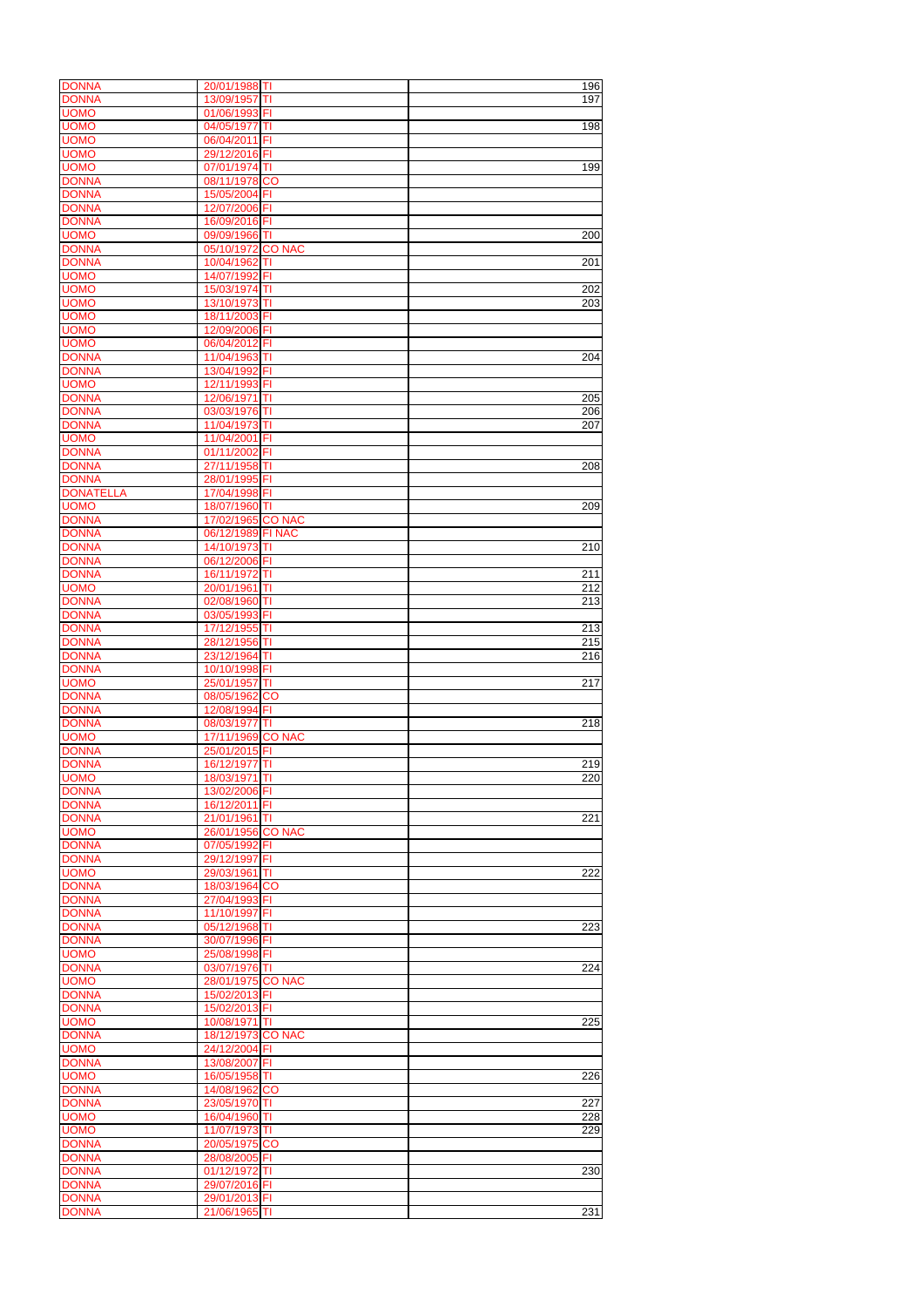| <b>UOMO</b>                 | 14/03/1964 TI           |                         | 232 |
|-----------------------------|-------------------------|-------------------------|-----|
|                             |                         |                         |     |
| <b>DONNA</b>                | 07/06/1964 CO NAC       |                         |     |
| <b>UOMO</b>                 | 22/05/1993 FI NAC       |                         |     |
| <b>UOMO</b>                 | 24/12/1999 FI           |                         |     |
|                             |                         |                         |     |
| <b>DONNA</b>                | 09/05/1974 TI           |                         | 233 |
| <b>DONNA</b>                | 17/05/2005 FI           |                         |     |
|                             |                         |                         |     |
| <b>DONNA</b>                | 26/04/2009 FI           |                         |     |
| <b>UOMO</b>                 | 13/08/1981              | ΙTΙ                     | 234 |
|                             |                         |                         |     |
| <b>UOMO</b>                 | 06/12/1956 TI           |                         | 235 |
| <b>DONNA</b>                | 16/12/1959 CO NAC       |                         |     |
|                             |                         |                         |     |
| <b>UOMO</b>                 | 05/05/1990 FI           |                         |     |
| <b>DONNA</b>                | 28/01/1955 TI           |                         | 236 |
|                             |                         |                         |     |
| <b>UOMO</b>                 | 04/10/1957              | IΤI                     | 237 |
| <b>DONNA</b>                | 26/05/1993 FI           |                         |     |
|                             |                         |                         |     |
| <b>UOMO</b>                 | 03/12/1973 TI           |                         | 238 |
| <b>DONNA</b>                | 12/03/1975 TI           |                         | 239 |
|                             |                         |                         |     |
| <b>UOMO</b>                 | 24/05/1972 CO NAC       |                         |     |
| <b>UOMO</b>                 | 26/07/2010 FI           |                         |     |
|                             |                         |                         |     |
| <b>DONNA</b>                | 15/12/2013 FI           |                         |     |
| <b>UOMO</b>                 | 14/08/1957              | TI                      | 240 |
|                             |                         |                         |     |
| <b>DONNA</b>                | 03/12/1978 TI           |                         | 241 |
| <b>UOMO</b>                 | 21/12/1972 TI           |                         | 242 |
|                             |                         |                         |     |
| <b>DONNA</b>                | 21/07/1974 CO NAC       |                         |     |
| <b>UOMO</b>                 | 12/02/2005 FI           |                         |     |
|                             |                         |                         |     |
| <b>DONNA</b>                | 26/05/2009 FI           |                         |     |
| <b>DONNA</b>                | 26/03/1974 TI           |                         | 243 |
|                             |                         |                         |     |
| <b>UOMO</b>                 | 15/04/1972              | <b>CO NAC</b>           |     |
| <b>DONNA</b>                | 22/08/2012              | FI                      |     |
|                             |                         |                         |     |
| <b>DONNA</b>                | 13/01/2016 FI           |                         |     |
| <b>DONNA</b>                | 26/03/1972              | T                       | 244 |
|                             |                         |                         |     |
| <b>UOMO</b>                 | 13/10/2003 FI           |                         |     |
| <b>UOMO</b>                 | 13/10/2006 FI           |                         |     |
|                             |                         |                         |     |
| <b>DONNA</b>                | 20/06/1973              | IΤI                     | 245 |
| <b>UOMO</b>                 | 23/04/2006 FI           |                         |     |
|                             |                         |                         |     |
| <b>UOMO</b>                 | 12/04/2010 FI           |                         |     |
| <b>DONNA</b>                | 29/03/1990 TI           |                         | 246 |
|                             |                         |                         |     |
| <b>DONNA</b>                | 02/05/1957 TI           |                         | 247 |
| <b>UOMO</b>                 | 20/12/1985 FI NAC       |                         |     |
|                             |                         |                         |     |
| <b>DONNA</b>                | 18/09/1990 TI           |                         | 248 |
| <b>UOMO</b>                 | 25/04/1954              |                         |     |
|                             |                         | IТI                     | 249 |
| <b>UOMO</b>                 | 26/09/1987              | FI                      |     |
| <b>DONNA</b>                | 30/04/1958 TI           |                         |     |
|                             |                         |                         | 250 |
| <b>UOMO</b>                 | 10/01/1962              | İΤΙ                     | 251 |
|                             |                         |                         |     |
|                             |                         |                         |     |
| <b>DONNA</b>                | 07/11/1997              | FI                      |     |
|                             |                         |                         |     |
| <b>DONNA</b>                | 17/05/2000              | FI                      |     |
| <b>UOMO</b>                 | 11/09/1961              | TI                      | 252 |
|                             |                         | <b>CO NAC</b>           |     |
| <b>DONNA</b>                | 11/04/1967              |                         |     |
| <b>DONNA</b>                | 09/05/2003              | $\overline{\mathsf{F}}$ |     |
|                             |                         |                         |     |
| <b>DONNA</b>                | 30/08/2004              | FI                      |     |
| <b>DONNA</b>                | 17/02/1968 TI           |                         | 253 |
| <b>UOMO</b>                 | İΤΙ                     |                         | 254 |
|                             | 16/03/1969              |                         |     |
| <b>DONNA</b>                | 18/04/2003 FI           |                         |     |
| <b>UOMO</b>                 | 13/11/2007              | F                       |     |
|                             |                         |                         |     |
| <b>DONNA</b>                | 10/02/1961              | TI                      | 255 |
| <b>UOMO</b>                 | 10/02/1957              | <b>CO NAC</b>           |     |
|                             |                         |                         |     |
| <b>UOMO</b>                 | 06/04/1987              | <b>FI NAC</b>           |     |
| <b>DONNA</b>                | 18/09/1963              | ITI                     | 256 |
|                             |                         |                         |     |
| <b>DONNA</b>                | 30/07/1987              | ΙFΙ                     |     |
| <b>DONNA</b>                | 07/10/1988 FI           |                         |     |
|                             |                         |                         |     |
| <b>UOMO</b>                 | 21/08/1955 TI           |                         | 257 |
| <b>DONNA</b>                | 17/10/1959 CO NAC       |                         |     |
|                             |                         |                         |     |
| <b>DONNA</b>                | 30/12/1977              | TI                      | 258 |
| <b>DONNA</b>                | 08/12/1988 TI           |                         | 259 |
|                             |                         |                         |     |
| <b>DONNA</b>                | 17/01/1988 TI           |                         | 260 |
| <b>UOMO</b>                 | 13/05/1981<br><b>TI</b> |                         | 261 |
|                             |                         |                         |     |
| <b>DONNA</b>                | 25/09/1981              | <b>CO NAC</b>           |     |
| <b>DONNA</b>                | 29/09/2014 FI           |                         |     |
|                             |                         |                         |     |
| <b>DONNA</b>                | 11/07/1983 TI           |                         | 262 |
| <b>UOMO</b>                 | 04/01/1975 CO NAC       |                         |     |
|                             |                         |                         |     |
| <b>DONNA</b>                | 08/02/1974 TI           |                         | 263 |
| <b>DONNA</b>                | 23/08/1976 TI           |                         | 264 |
|                             |                         |                         |     |
| <b>UOMO</b>                 | 21/03/1974 TI           |                         | 265 |
|                             |                         |                         |     |
|                             | 02/06/1975 CO           |                         |     |
| <b>UOMO</b>                 | 21/10/2010 FI           |                         |     |
| <b>UOMO</b>                 | 01/11/2012 FI           |                         |     |
|                             |                         |                         |     |
| <b>DONNA</b>                | 09/02/1957 TI           |                         | 266 |
|                             |                         |                         | 267 |
|                             | 22/09/1967 TI           |                         |     |
| <b>DONNA</b>                | 10/01/1971 CO           |                         |     |
| <b>UOMO</b>                 | 11/07/2006 FI           |                         |     |
|                             |                         |                         |     |
| <b>UOMO</b>                 | 18/09/2010 FI           |                         |     |
| <b>UOMO</b>                 |                         |                         |     |
| <b>UOMO</b>                 | 12/01/1972 TI           |                         | 268 |
| <b>DONNA</b><br><b>UOMO</b> | 25/05/2009 FI           |                         |     |
| <b>UOMO</b>                 | 31/03/2012 FI           |                         |     |
| <b>UOMO</b>                 | 17/08/1966 TI           |                         | 269 |